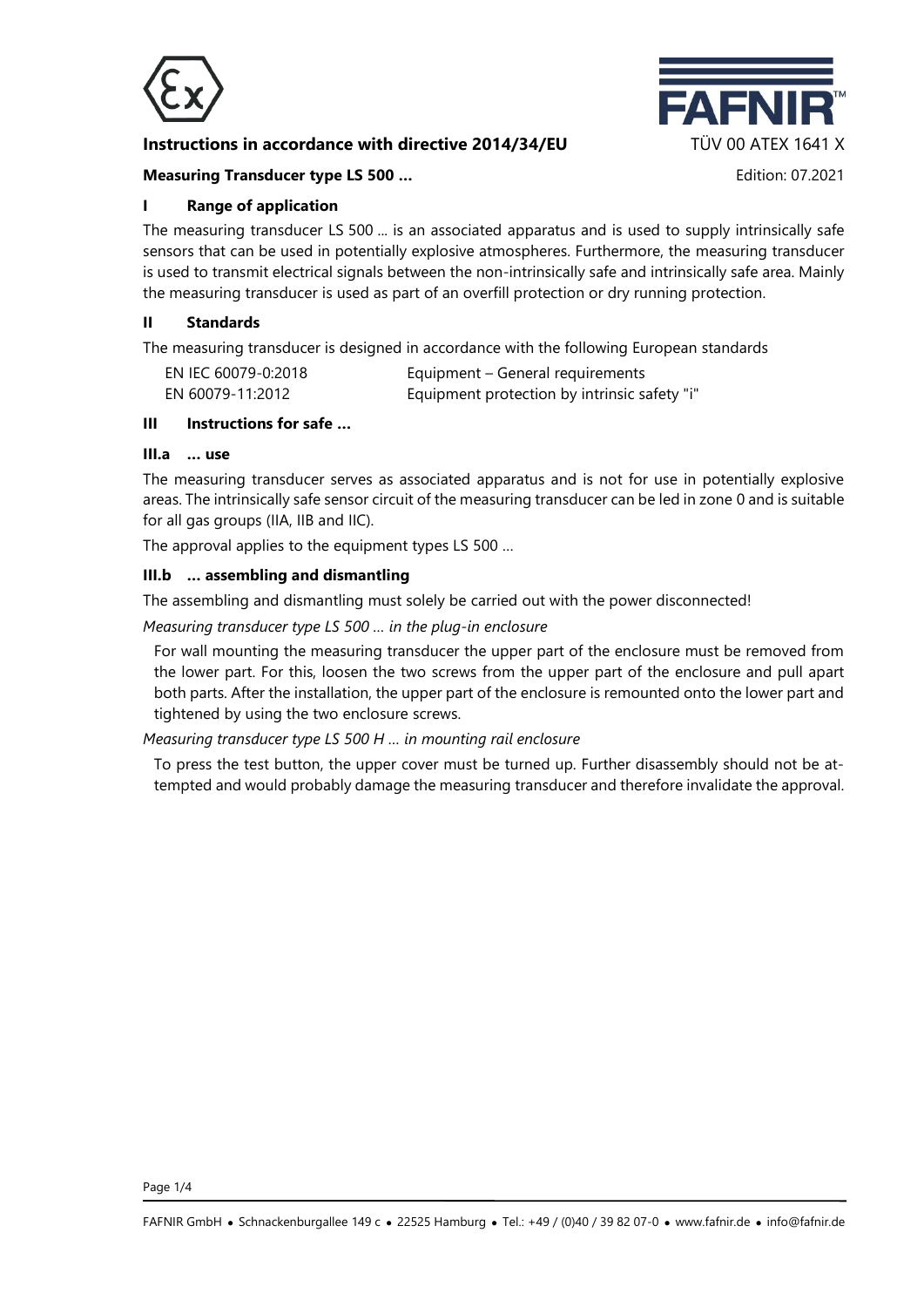



## **III.c … installation**

All wiring operations must solely be carried out with the power disconnected. Special rules and regulations, including EN 60079-14 and local installation regulations, must be observed.

The measuring transducer must be installed outside potentially explosive atmospheres/areas. The wiring from the sensor to the measuring transducer (preferably blue coloured cable) must not exceed the permissible inductance and capacitance according to section V.

*Measuring transducer type LS 500 … in the plug-in enclosure*

The measuring transducer is suitable for wall mounting.



*Measuring transducer type LS 500 H … in mounting rail enclosure*

The measuring transducer is provided for installation on a mounting rail. It must be ensured that the distance of the intrinsically safe electric circuits to other equipment is observed. For compliance to the intrinsic safety the measuring transducer must be bonded into the potential equalization.



## **III.d … adjustment**

To operate the measuring transducer Ex relevant safety adjustments are not necessary.

## **III.e … putting into service**

Before putting into service, all equipment must be checked to ensure it is properly connected and installed. The power supply, as well of connected equipment, must be checked.

## **III.f … maintenance (servicing and emergency repair)**

Generally, the measuring transducer is maintenance-free. In case of a defect it must be send back to FAFNIR or one of his representations.

When performing the insulation test of the intrinsic safe sensor circuit - under well-controlled conditions - the measuring transducer type LS 500 H … (mounting rail enclosure) must be disconnected since there is no conformity with the requirements for dielectric strength according to EN 60079-11, Clause 6.3.13. Conformity exists for all other measuring transducers.

Page 2/4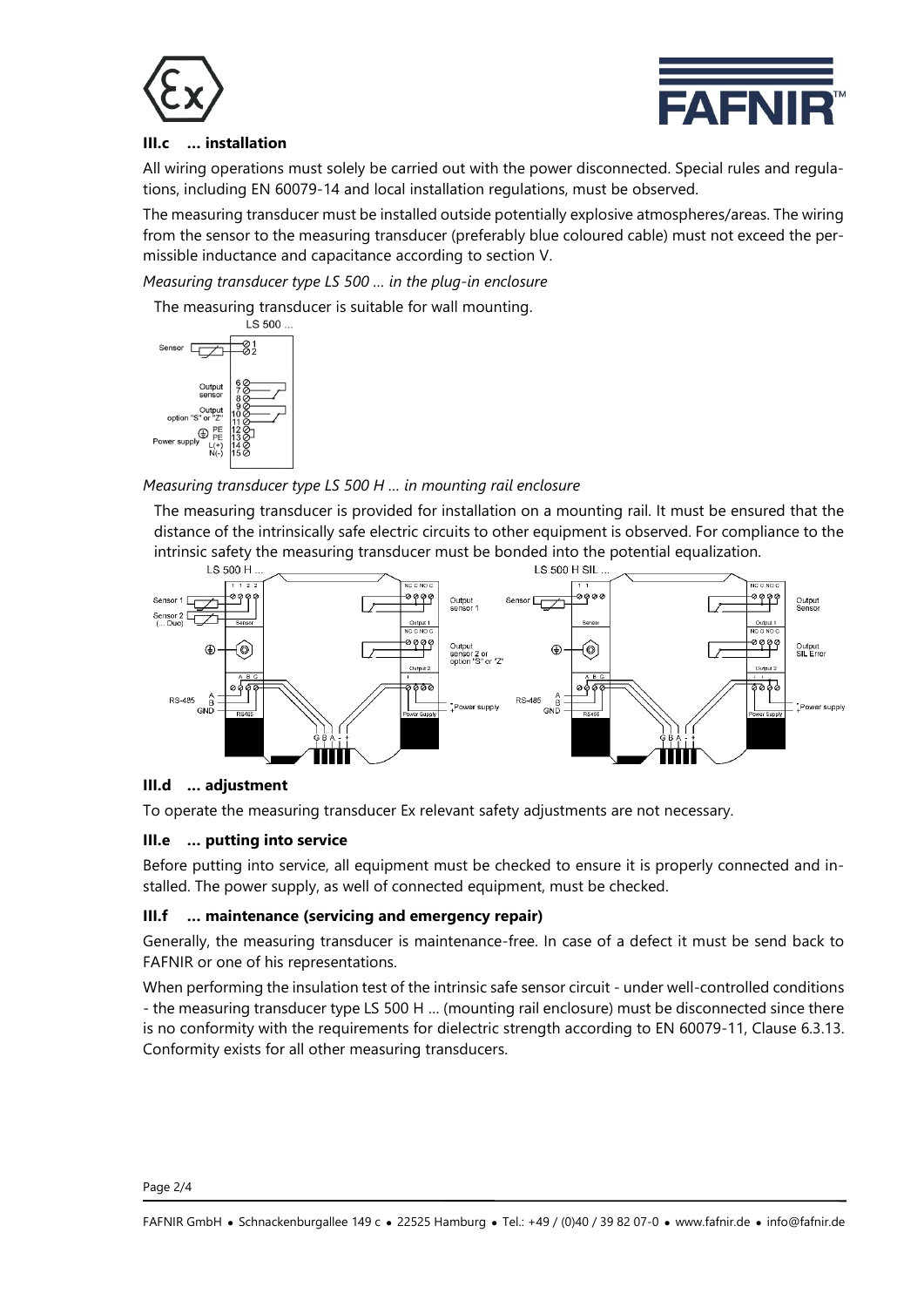



## **IV Equipment marking**

- 1 Manufacturer: FAFNIR GmbH, 22525 Hamburg
- 2 Type designation: LS 500 …
- 3 Certificate number: TÜV 00 ATEX 1641 X
- 4 Ex marking:  $\langle \overline{\xi_x} \rangle$  II (1) G [Ex ia Ga] IIC
- 5 CE marking:  $\sqrt{60044}$
- 6 Technical data: See instructions for technical data

# **V Technical data**

The *power supply* for the measuring transducer, depending on model

*Type LS 500 …*

U = 24  $V_{AC}/115 V_{AC}/230 V_{AC} \pm 10 \%$ ; 40 Hz ... 60 Hz; < 4 VA; or

 $U = 24 V_{DC} \pm 20 \%$ ; < 5 W

The power supply is safely galvanically isolated from the intrinsically safe sensor circuit up to a peak crest value of 375 V.

*Type LS 500 H …*

 $U = 23 V_{DC} ... 30 V_{DC}$ ; < 8 W

The safety-related maximum voltage is

|              | LS 500        | $LS$ 500 H $$ |
|--------------|---------------|---------------|
| 24 $V_{DC}$  | $U_m = 33 V$  | $U_m = 253 V$ |
| 24 $V_{AC}$  | $U_m = 33 V$  |               |
| 115 $V_{AC}$ | $U_m = 130 V$ |               |
| 230 $V_{AC}$ | $U_m = 253 V$ |               |

Table V: Maximum safety-related voltage of the power supply

The *sensor circuits* are in protection intrinsic safety "ia" designed with a trapezoidal output characteristic. Output values per electric circuit are

*Measuring transducer type LS 500 ... for level detectors with PTC thermistor, e. g. type LS 300 ...*

 $U_0 \leq 15.8 V$ 

 $I_0 \leq 159 \text{ mA}$ 

- $P_0 \leq 993$  mW
- $R_a \geq 156.8 \Omega$  $C_i \leq 1.2 \text{ nF}$

|                   | Gas group IIC |        | Gas group IIB |          |        |
|-------------------|---------------|--------|---------------|----------|--------|
| $L_0 \leq$        |               | 440 uH | 200 uH        | $6.5$ mH | 5 mH   |
| $C_{\alpha} \leq$ |               | 230 nF | 260 nF        | 1.3 uF   | 1.6 uF |

The maximum values of the parameter pairings may simultaneously be used as concentrated capacitances (minus  $C_i$ ) and concentrated inductances.